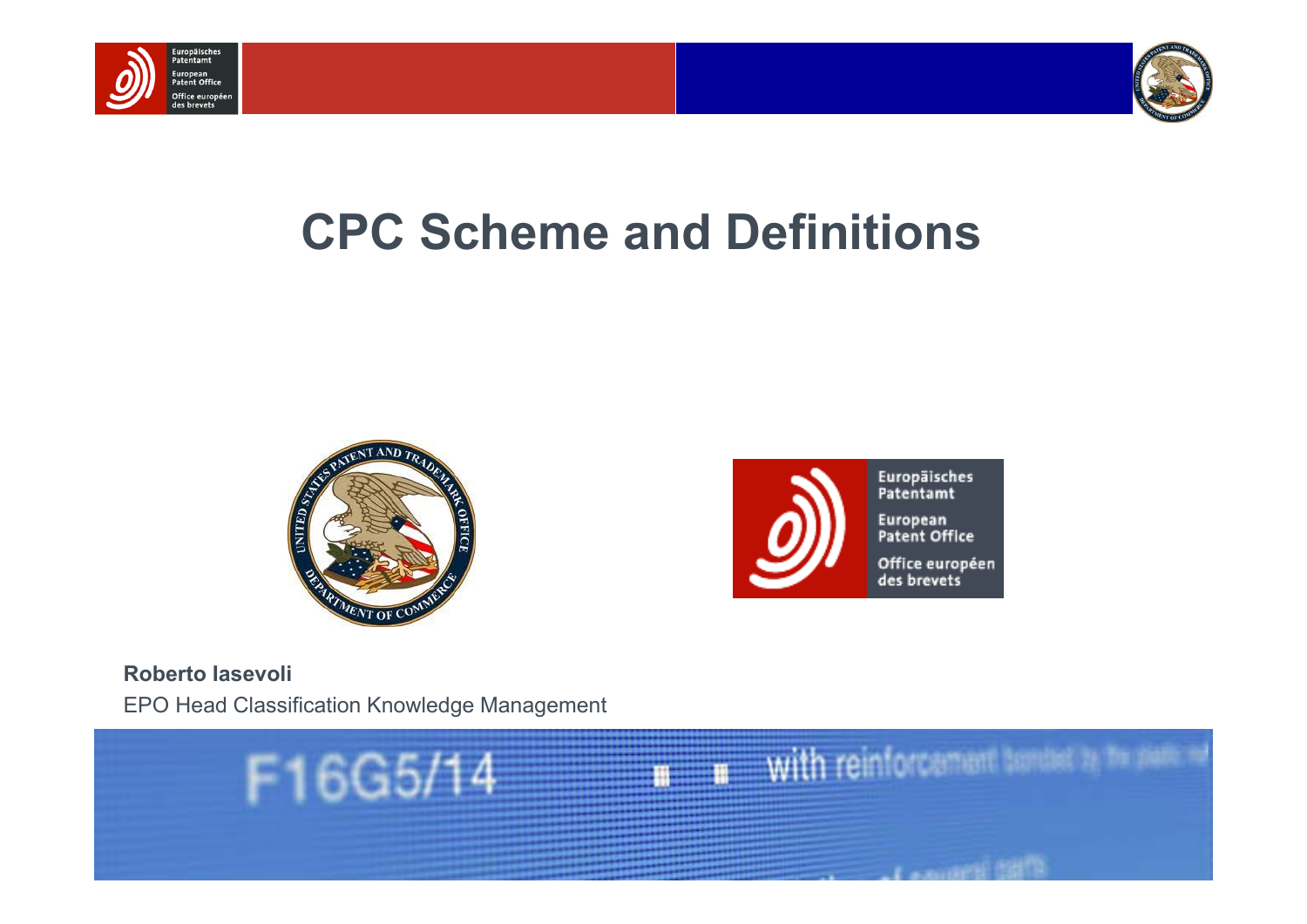

#### **Outline**

- Availability
- CPC scheme
	- "original" presentation
	- terminology and usage of CPC symbols
	- "interleaved" presentation
	- Y section
- CPC Definitions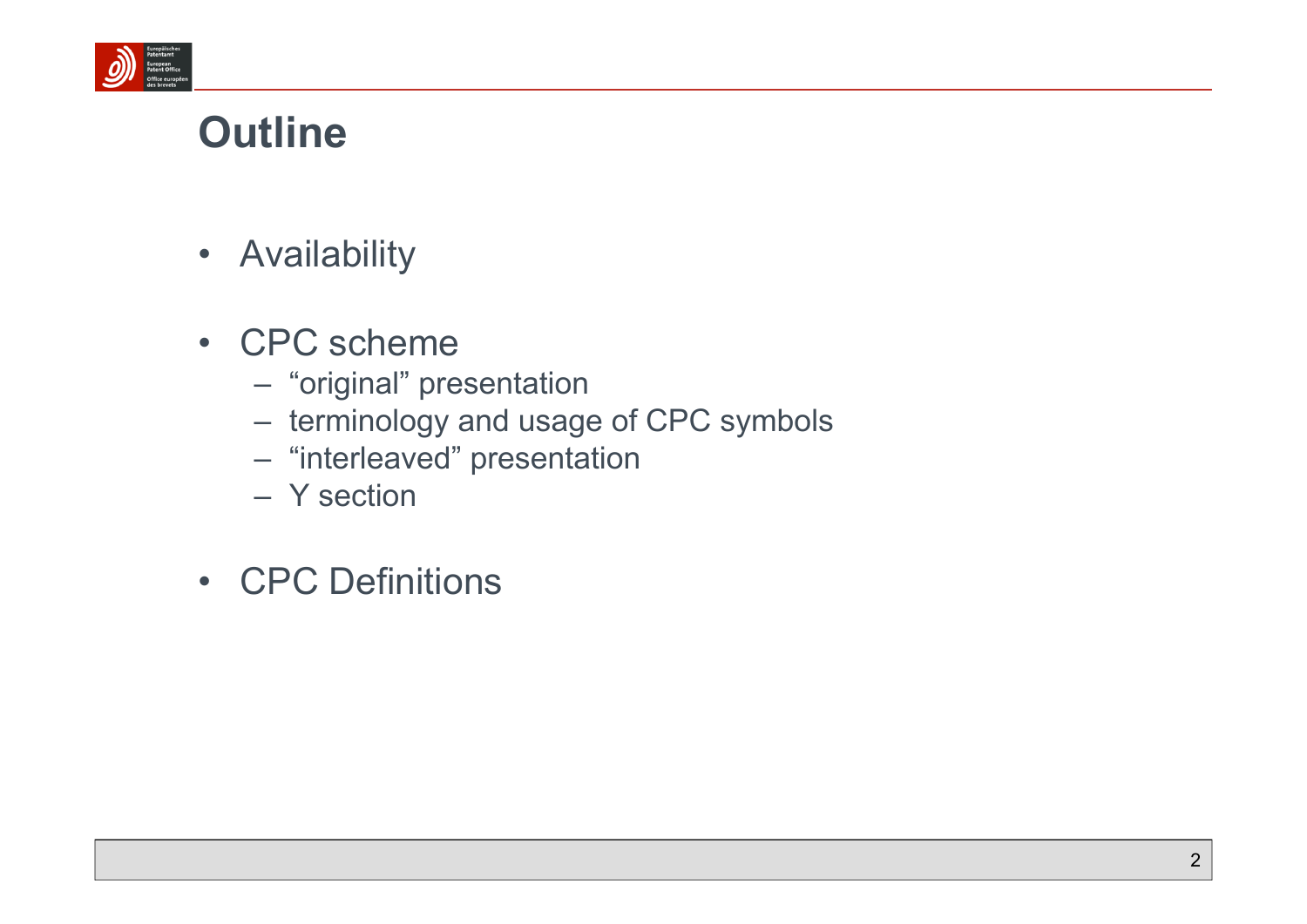

# **CPC Scheme and Definitions availability**

- • www.cpcinfo.org
	- also available here:
		- ECLA-to-CPC concordance list (XML/TXT)
		- CPC-to-IPC concordance list (XML/TXT)
- •worldwide.espacenet.com/classification

•www.uspto.gov/web/patents/classification/index.html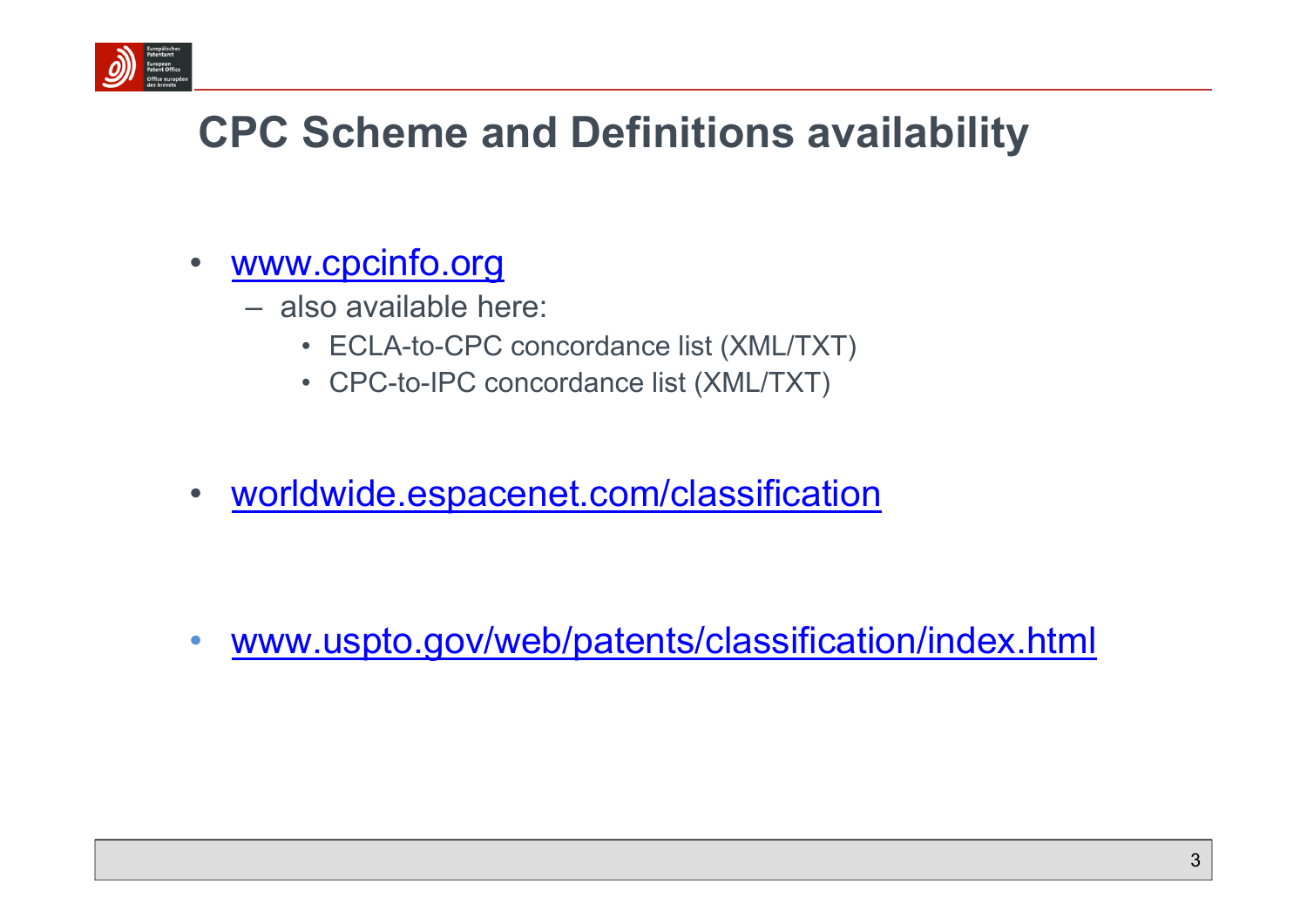

# **CPC "original" scheme layout**

| <b>Sections A-H</b>                                                                                         | <b>Section Y</b>                                               |  |
|-------------------------------------------------------------------------------------------------------------|----------------------------------------------------------------|--|
| <b>Main trunk</b>                                                                                           |                                                                |  |
| 647 subclasses<br>$\sim$ 160 000 symbols                                                                    | <b>6 subclasses</b><br>$~1$ 300 symbols                        |  |
| for invention or additional information<br>{} and green colour used to distinguish CPC<br>text from IPC one | including former<br><b>USPC "XRAC's and</b><br>digests"        |  |
| Indexing codes – 2000 series                                                                                | for tagging of<br>emerging cross-<br>sectional<br>technologies |  |
| $\sim$ 82 000 symbols<br>$\bullet$                                                                          | for additional<br>$\bullet$                                    |  |
| "breakdown" indexing codes (< 2200)<br>$\bullet$                                                            | information only                                               |  |
| "orthogonal" indexing codes $(≥ 2200)$<br>$\bullet$                                                         |                                                                |  |
| <b>IPC indexing codes</b><br>$\bullet$                                                                      |                                                                |  |
| for additional information only                                                                             |                                                                |  |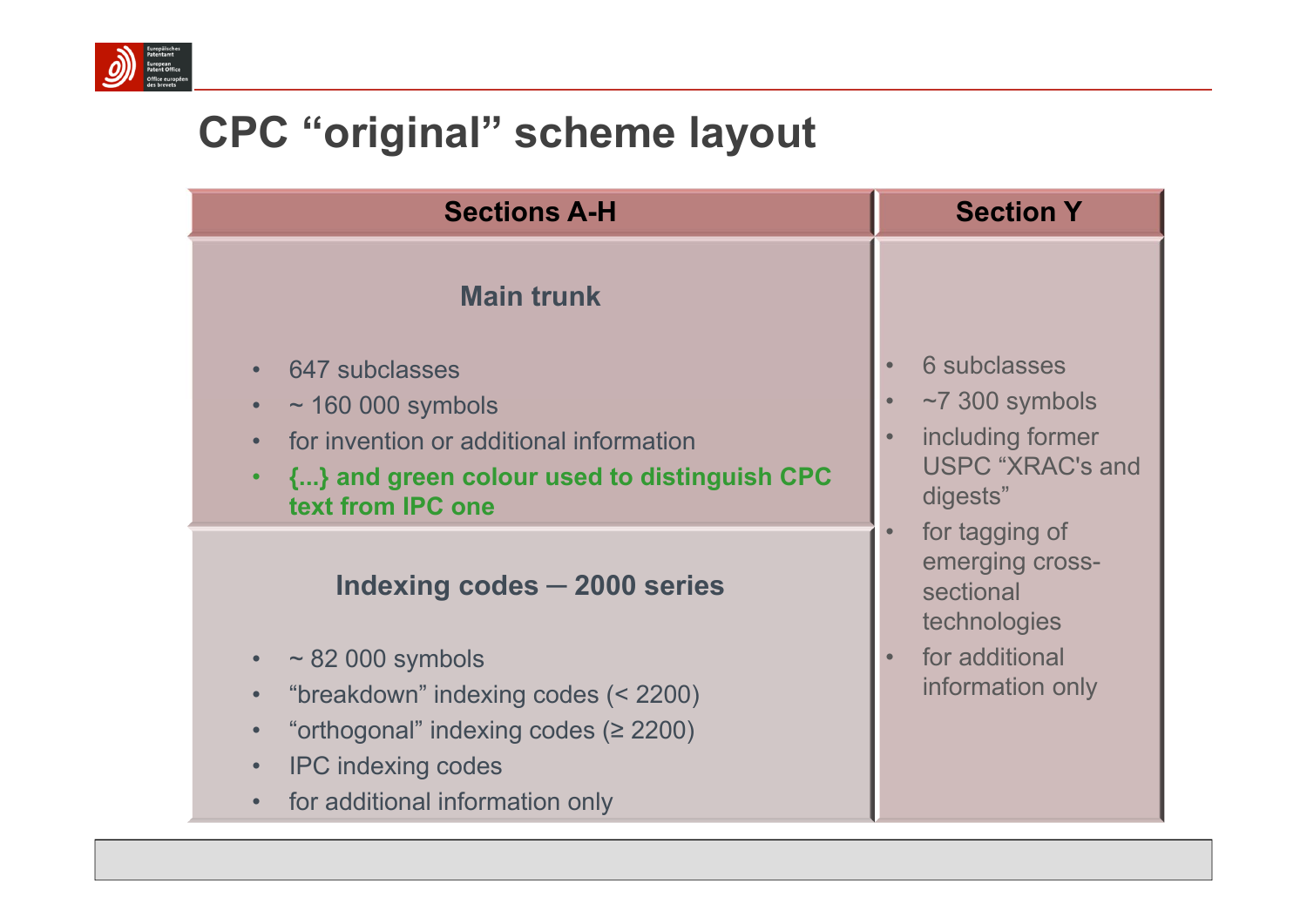

### **Terminology and usage of CPC symbols**

| <b>CPC symbol</b> | <b>Terminology</b>             | <b>Allocation value</b> | <b>Usage</b>                                                                                                                                                 |
|-------------------|--------------------------------|-------------------------|--------------------------------------------------------------------------------------------------------------------------------------------------------------|
| G02F 1/011        | main trunk                     | invention information   | to classify a contribution<br>over the prior art                                                                                                             |
| G02F 1/011        | main trunk                     | additional information  | to classify an aspect<br>which brings no<br>contribution over the<br>prior art, but is useful for<br>search                                                  |
| G02F 2001/0113    | 2000 series<br>breakdown code  | additional information  | to classify a refinement<br>or a detail specific<br>(contextual) to the<br>group in consideration                                                            |
| G02F 2201/00      | 2000 series<br>orthogonal code | additional information  | to classify a refinement<br>or a detail not specific to<br>the group in<br>consideration, i.e.<br>crossing over (going<br>orthogonal to) more<br>main groups |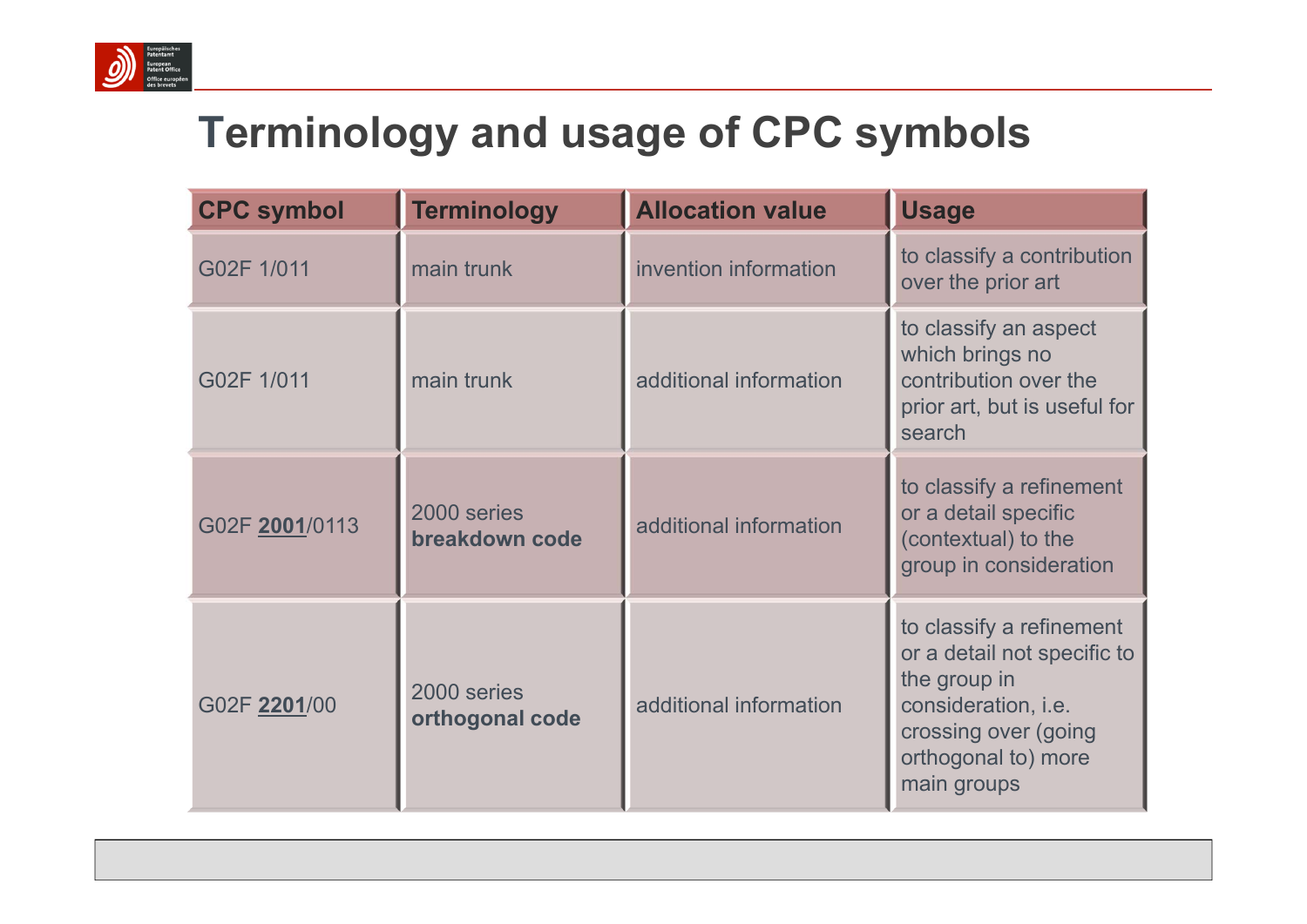

#### The "original" presentation of the CPC

#### A61M 1/00 Suction or pumping devices for medical purposes; Devices for carrying-off, for treatment of, or for carrying-over, body-liquids; Drainage systems

- A61M 1/0001. {Containers for suction drainage, e.g. rigid containers}
- A61M 1/0003. {Self-contained vacuum aspirators}
- A61M 1/0005. {with means for emptying the suction container, e.g. by interrupting suction}
- A61M 1/0009. . {incorporating a movable wall to create suction, e.g. syringes
- A61M 1/0011. {Drainage containers incorporating a flexible member creating suction, e.g. bags in a low-pressure chamber, bellows}
- A61M 1/0013. Two- or three-bottle systems for underwater drainage, e.g. for chest cavity drainage}
- A61M 1/0019. {Drainage containers not being adapted for subjection to vacuum, e.g. bags

A61M 39/00 Tubes, tube connectors, tube couplings, valves, access sites or the like, specially adapted for medical use

A61M 2001/00 Suction or pumping devices for medical purposes: Devices for carrying-off, for treatment of, or for carrying-over, body-liquids; **Drainage systems** 

A61M 2001/0001. {Containers for suction drainage, e.g. rigid containers}

A61M 2001/0005. {with means for emptying the suction container, e.g. by interrupting suction}

A61M 2001/0007... Emptying the suction container without interrupting suction

A61M 2001/0015. Mechanical means for preventing flexible containers from collapsing when vacuum is applied inside -Breakdown

A61M 2001/0017. Bag or liner in a rigid container, with suction applied to both

A61M 2250/00 Specially adapted for animals

Place holder groups

groups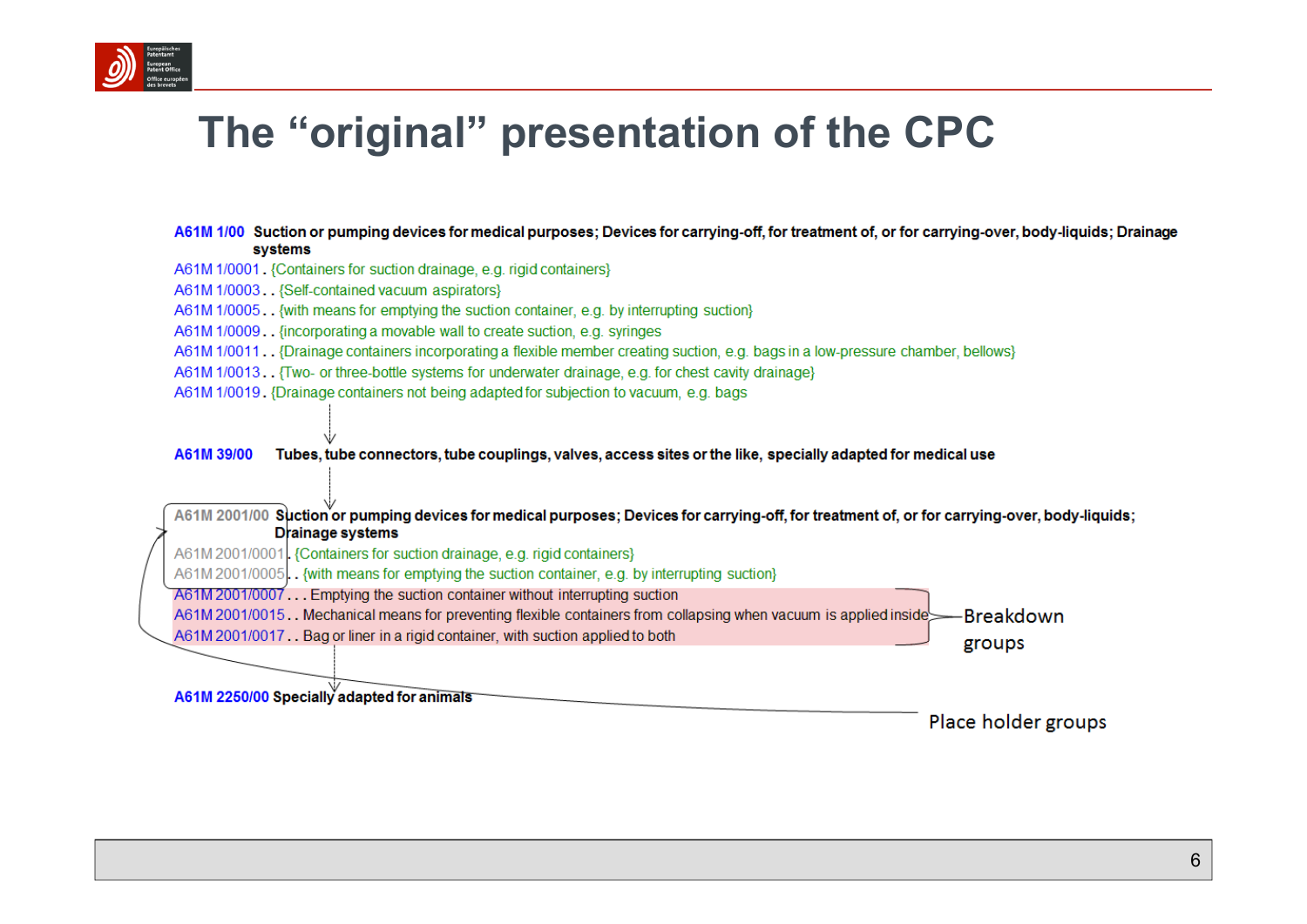

# **The "original" presentation (cont'd)**

- Symbols in the 2000 series which are shown in grey are "**place holders**" which mirror non-2000 series groups located higher in the schemes
- **"Place holder" symbols are not used for classification and search purposes**
	- they exist only to provide a hierarchical context to the "breakdown" groups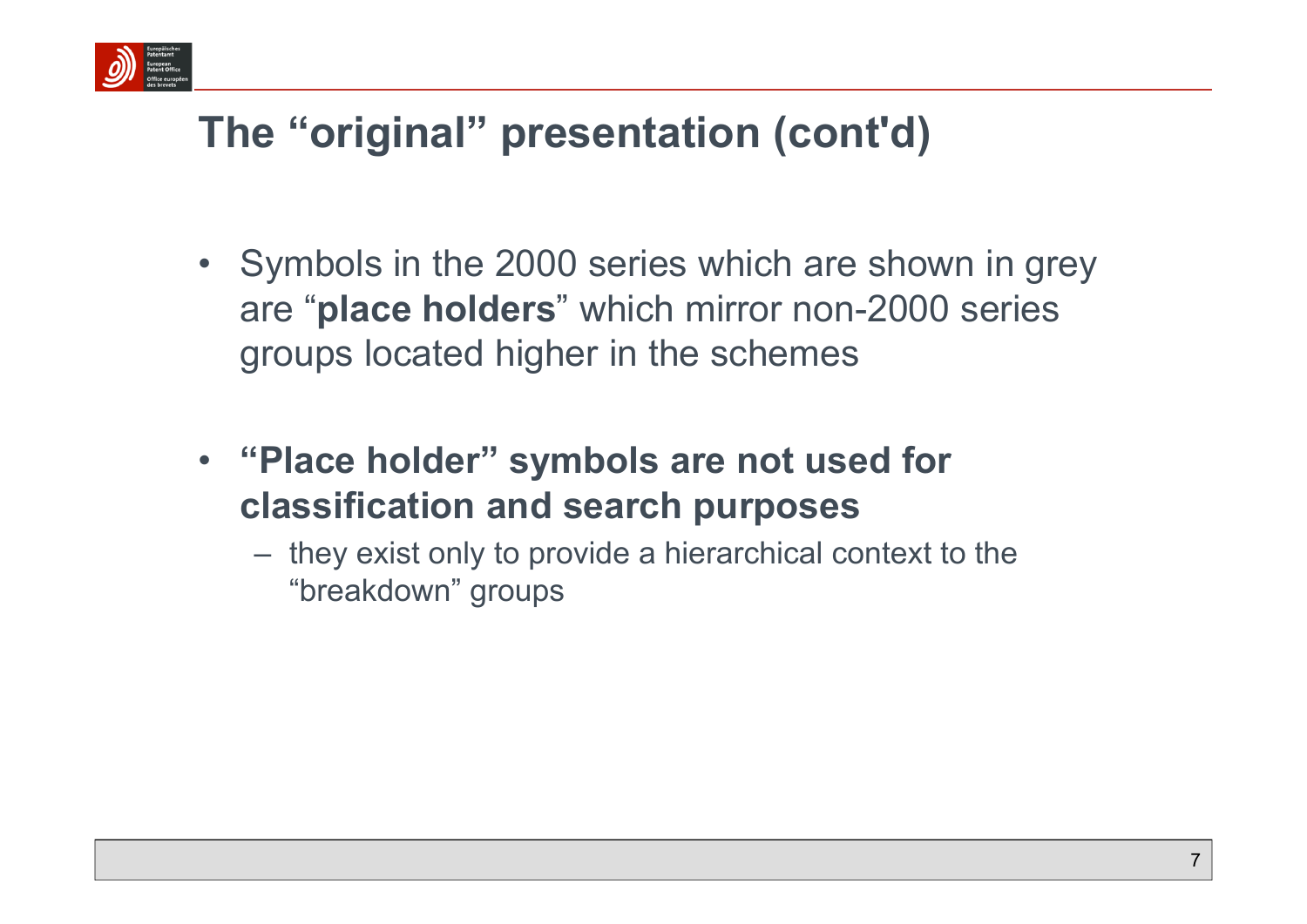

#### The "interleaved" presentation of the CPC

A61M 1/00 Suction or pumping devices for medical purposes; Devices for carrying-off, for treatment of, or for carrying-over, bodyliquids; Drainage systems

- A61M 1/0001 . {Containers for suction drainage, e.g. rigid containers}
- A61M 1/0003 .. {Self-contained vacuum aspirators}
- ..{ with means for emptying the suction container, e.g. by interrupting suction} A61M 1/0005
- A61M 2001/0007 ... Emptying the suction container without interrupting suction
- A61M 1/0009 .. {incorporating a movable wall to create suction, e.g. syringes}
- A61M 1/0011 ... {Drainage containers incorporating a flexible member creating suction, e.g. bags in a low-pressure chamber, bellows}
- A61M 1/0013 ... Two- or three-bottle systems for underwater drainage, e.g. for chest cavity drainage)
- A61M 2001/0015 . Mechanical means for preventing flexible containers from collapsing when vacuum is applied inside
- A61M 2001/0017 . . Bag or liner in a rigid container, with suction applied to both
- A61M 1/0019 . Drainage containers not being adapted for subjection to vacuum, e.g. bags

A61M 39/00 Tubes, tube connectors, tube couplings, valves, access sites or the like, specially adapted for medical use

A61M 2250/00 Specially adapted for animals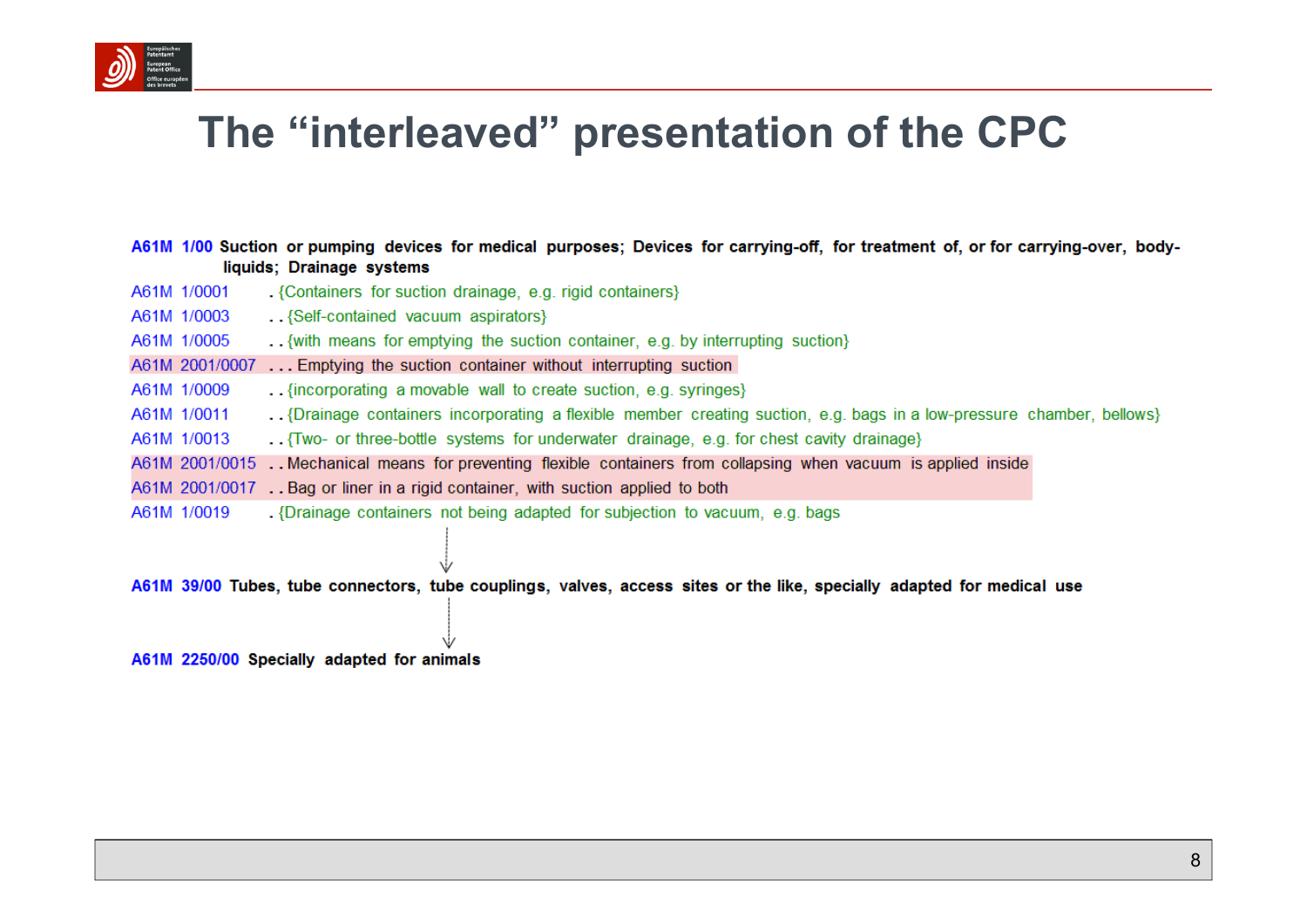

# **The "interleaved" presentation (cont'd)**

- The "interleaved" presentation of the scheme provides an alternate view to the "original" presentation
	- **It presents 2000 breakdown codes interspersed** within the upper part of the scheme in their proper contextual order rather than at the bottom of the scheme indented under the "place holder" groups in the "original presentation"
- $\bullet$  Lately the CPC Joint Board has decided that **the "interleaved" presentation should become the official one**
	- to be implemented in the first semester of 2014
	- Only "interleaved version" to be used in the future ? We would like your feedback…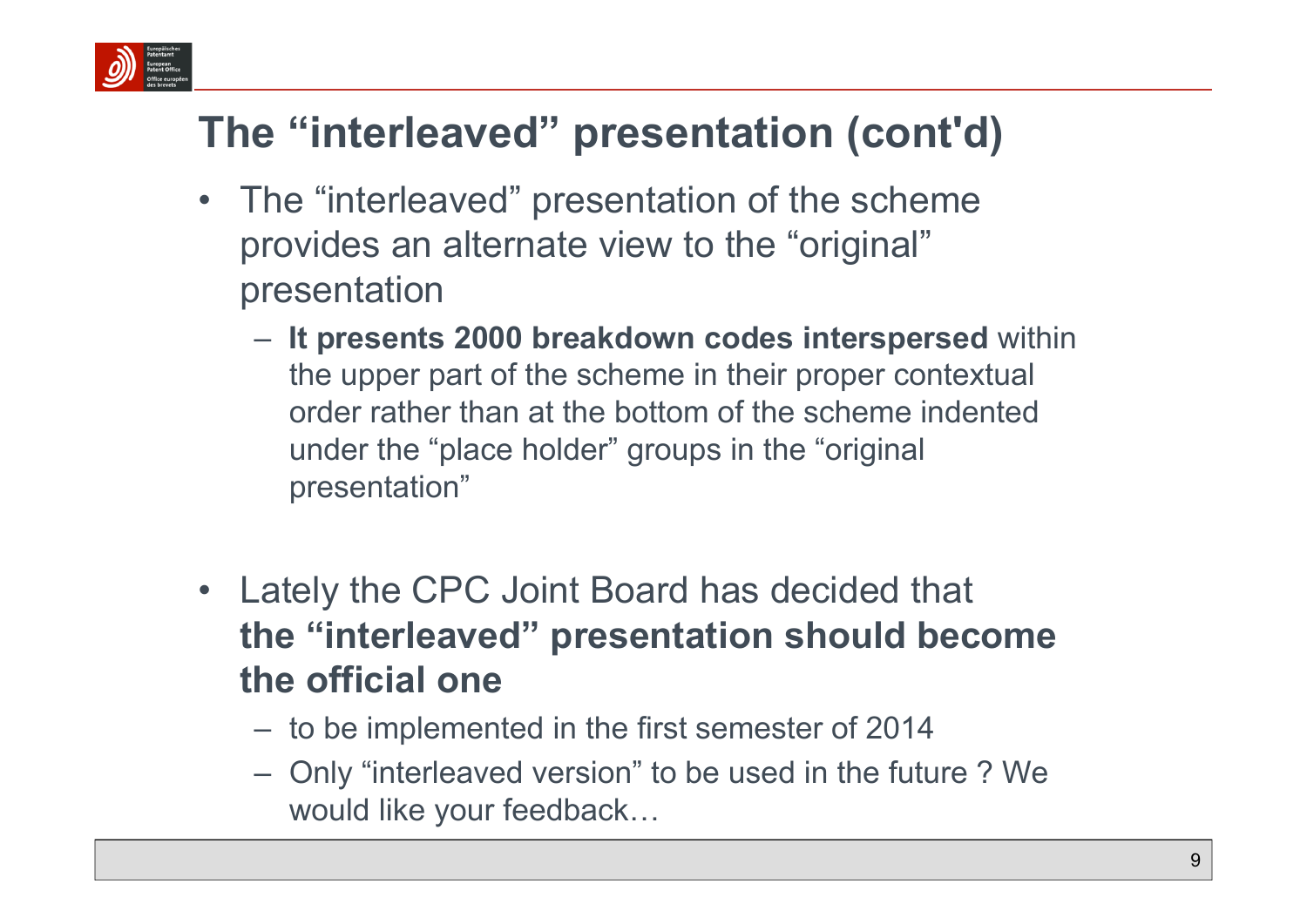

# **The Y section: tagging and Y10S**

- **General tagging** of new technological developments or of cross-sectional technologies spanning over several sections of the IPC
	- **Y02**: Climate change mitigation technologies (CCMT)
	- **Y04**: Smart grids
- Technical subjects covered by **former USPC** cross-reference art collections [**XRACs**] and **Digests** – **Y10S**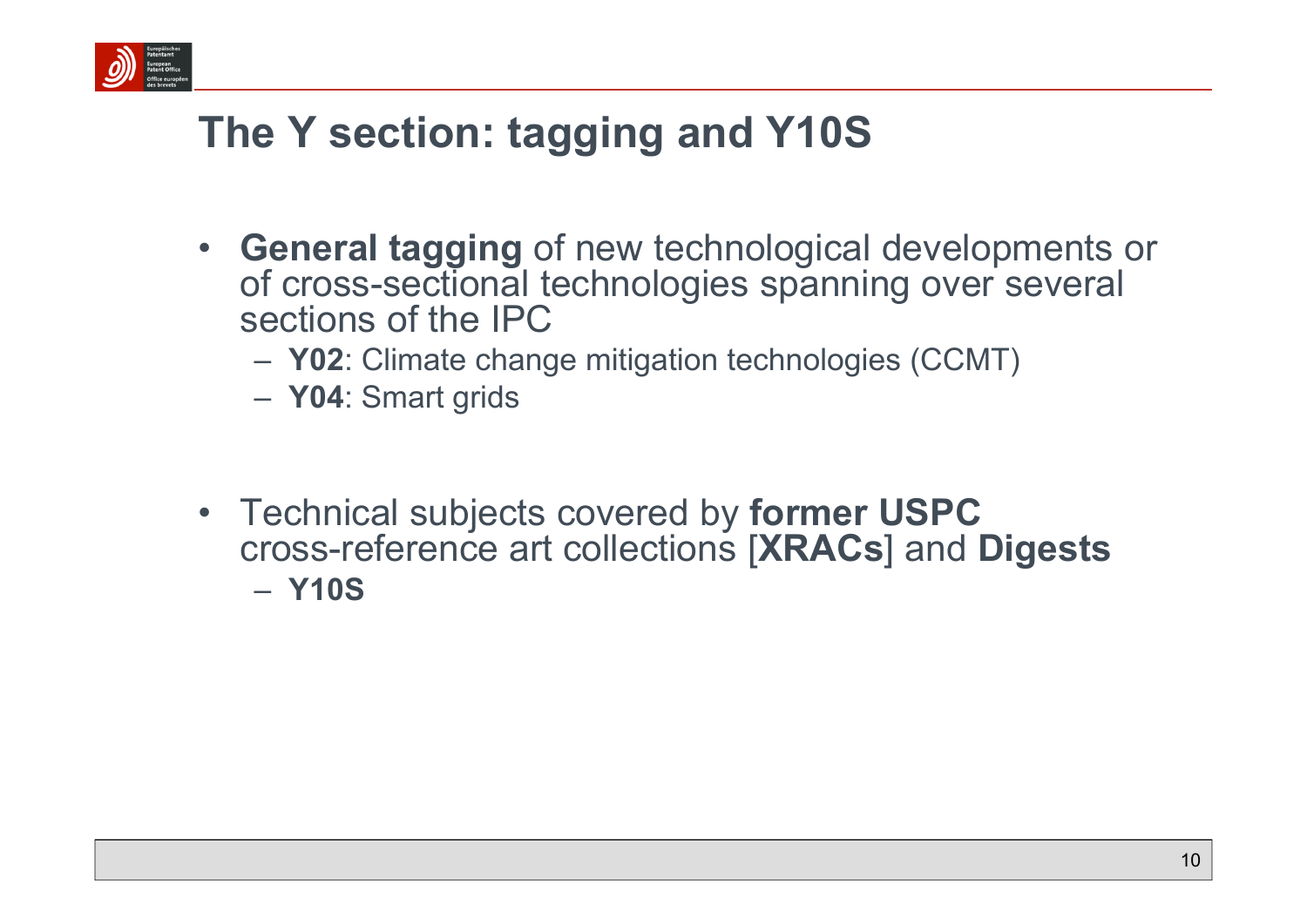

### **CPC Definitions**

- 626 Definitions available for each CPC subclass
	- excluded: indexing-only subclasses, e.g. C10N, G21Y, Y subclasses
- Same layout and structure of IPC Definitions
- All subclasses (except indexing-only ones) and main groups are covered
	- many sub-groups are covered
- 50.000 PDF pages PDF produced in less than two years !